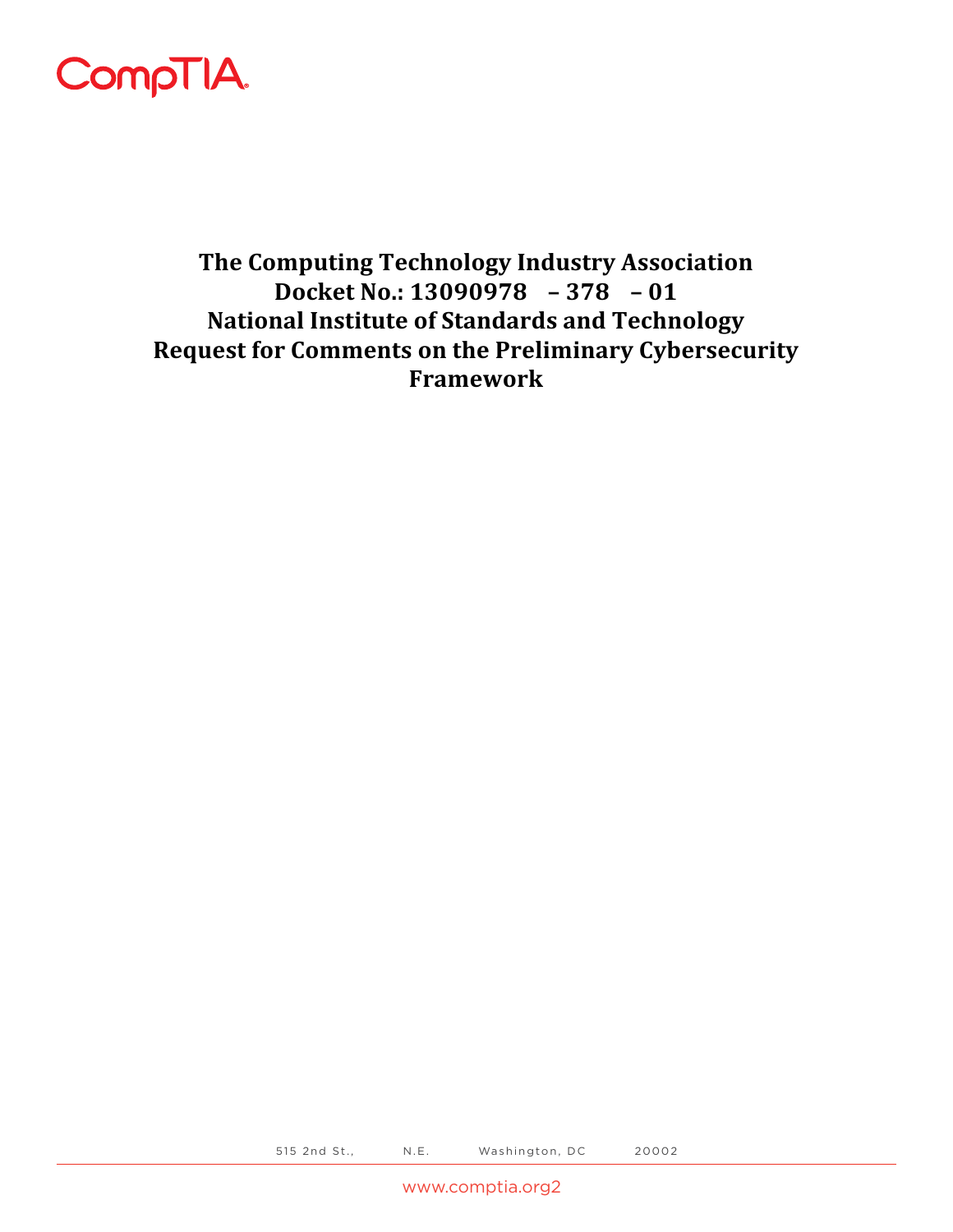On behalf of CompTIA, thank you for the opportunity to provide comments on the Order 13636." CompTIA has been an active participant in this process, attending three NIST framework entitled, "Improving Critical Infrastructure Cybersecurity Executive workshops on this matter, and engaging with NIST staff during the last several months. We appreciate the opportunity to be an active partner and look forward to continuing our dialogue.

As you may know, CompTIA is a nonprofit trade association representing more than 2000 member companies. Our members include computer hardware manufacturers, software publishers, and a large number of small and medium sized IT service providers, as well as the distribution partners that bring these products and services to market.

 confidence – before a breach or breakdown occurs - that employees are trained and CompTIA is also the leading provider of vendor neutral IT workforce certifications. We believe that industry recognized certifications play a critical role in our national and economic security. Those responsible for hiring the best human talent must have equipped in a manner that can be identified, measured, and validated.

 larger organizations and government. However, their resources, both financial and in Our feedback on the draft revolves around two main priorities: 1) the ease with which small and medium sized business (SMBs) can adapt the framework; and 2) the capability to have a trained and certified workforce to carry out the framework functions. SMBs are an integral part of our cybersecurity ecosystem and often enjoy critical partnerships with manpower, must be a consideration in standard setting, voluntary or otherwise. Additionally, the capability of the workforce, both in the private sector and at the federal level, to operate technology and carry out functions in a way that minimizes cybersecurity threats is critical to the broader objective of achieving a reliable bulwark against cyber threats.

## **Adoption by Small and Medium Sized Businesses**

 this still represents a large number of organizations that may wish to comply with the order to facilitate wide spread adoption by the SMBs. There is a gap between executives Depending on the definition used, the number of SMBs that own or operate critical infrastructure ranges from  $4,620$  to  $13,861<sup>1</sup>$ . Using even the most conservative estimate, voluntary framework. As such, this framework must be navigable to organizations of all sizes. Use of a common lexicon when describing security issues is especially critical in (44%) and IT function employees (70%) when viewing security change, with the latter more inclined to view such efforts as "drastic" and the former underestimating the effort that goes into such work.<sup>2</sup> Attention to language could ease some of these miscommunications and lower the resistance to adoption. The framework is an ideal

 $1$  U.S. Economic Census, 2010.

 $2^{\circ}$  CompTIA report, "Information Security Trends," November 2013.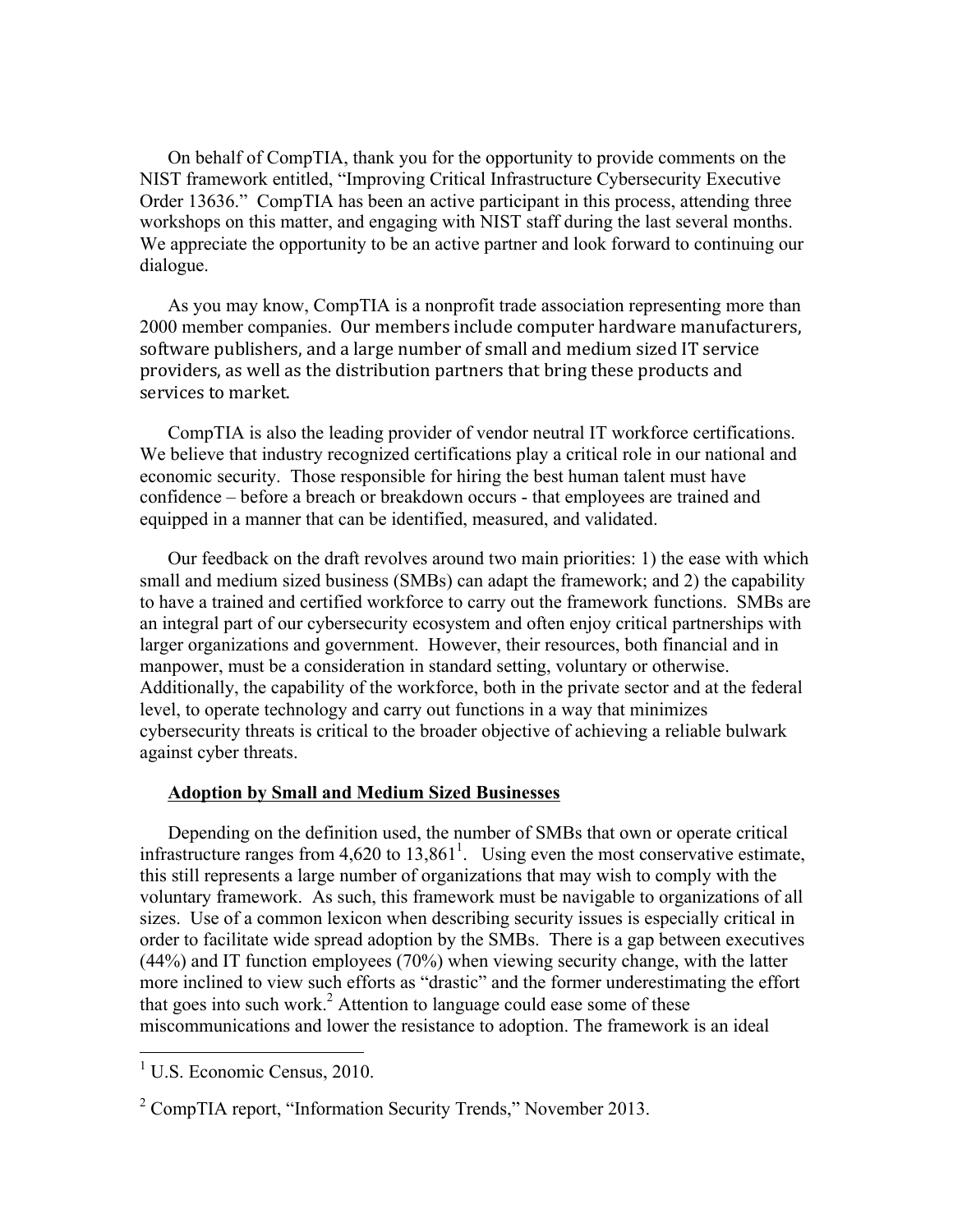place to help establish this common lexicon.

 adoption for SMBs are an option that should be explored. The private sector has already other voluntary assessment. This avenue provides complying businesses with a market Another concern as it relates to the SMB community is general awareness and understanding of the framework. While the framework presumes that a company will have certain resources, SMBs often lack an IT staff and a security infrastructure. The typical SMB is focused on day-to-day operations and limited bandwidth gives little ability to entertain state/federal voluntary compliance regimes. As such, incentives for begun to link security practices to an industry-recognized organizational credential or differentiator and can be used to retain and/or bring in new business. Efforts should be explored to help motivate businesses to divert already scarce resources to framework implementation.

 entity already known to many of the SMBs, would be an ideal place for this online tool to but also maximize resources when implementing the framework. We would also suggest providing an online interactive tool in which SMBs can share experiences in implementing the framework. Simply put, the framework can be overwhelming to SMBs as they are not as familiar with the process and the reasoning for its creation. Nor do they have manpower that can be dedicated to interpreting the various options. This sense of being "overwhelmed" could create a chilling effect and stop organizations from implementing the framework. The Small Business Administration, an reside. We would recommend that this online interactive tool enable organizations to post and review best practices, case studies, challenges, and other experiences related to implementation on a live website that can be organized in any variety of ways. This "crowd-sourcing" of implementation can not only create a community feel for the SMBs,

## **The Cyber Workforce**

 CompTIA has enjoyed a productive partnership with NIST on this matter. As it relates to the framework, cyber workforce is crucial, as it will take a trained and certified The issue of cyber workforce is one on which NIST has been actively engaged and workforce to implement and continually monitor organizational security. CompTIA works in collaboration with thousands of academic and vendor-specific IT training programs around the world. Through our experience, and in tandem with research, we know that industry certifications in IT raise the effectiveness of an IT team in carrying out its job functions. Moreover, testing and assessment in education settings can, among other things, identify gaps in knowledge, develop retrieval aids that enhance retention of knowledge, and improve transfer of knowledge to new contexts. A recent study revealed that 86 percent of firms believe that certified staff members deliver a high or moderate return on investment when it comes to improving organizational security. Furthermore, 66 percent agree or strongly agree that IT professionals with security certifications are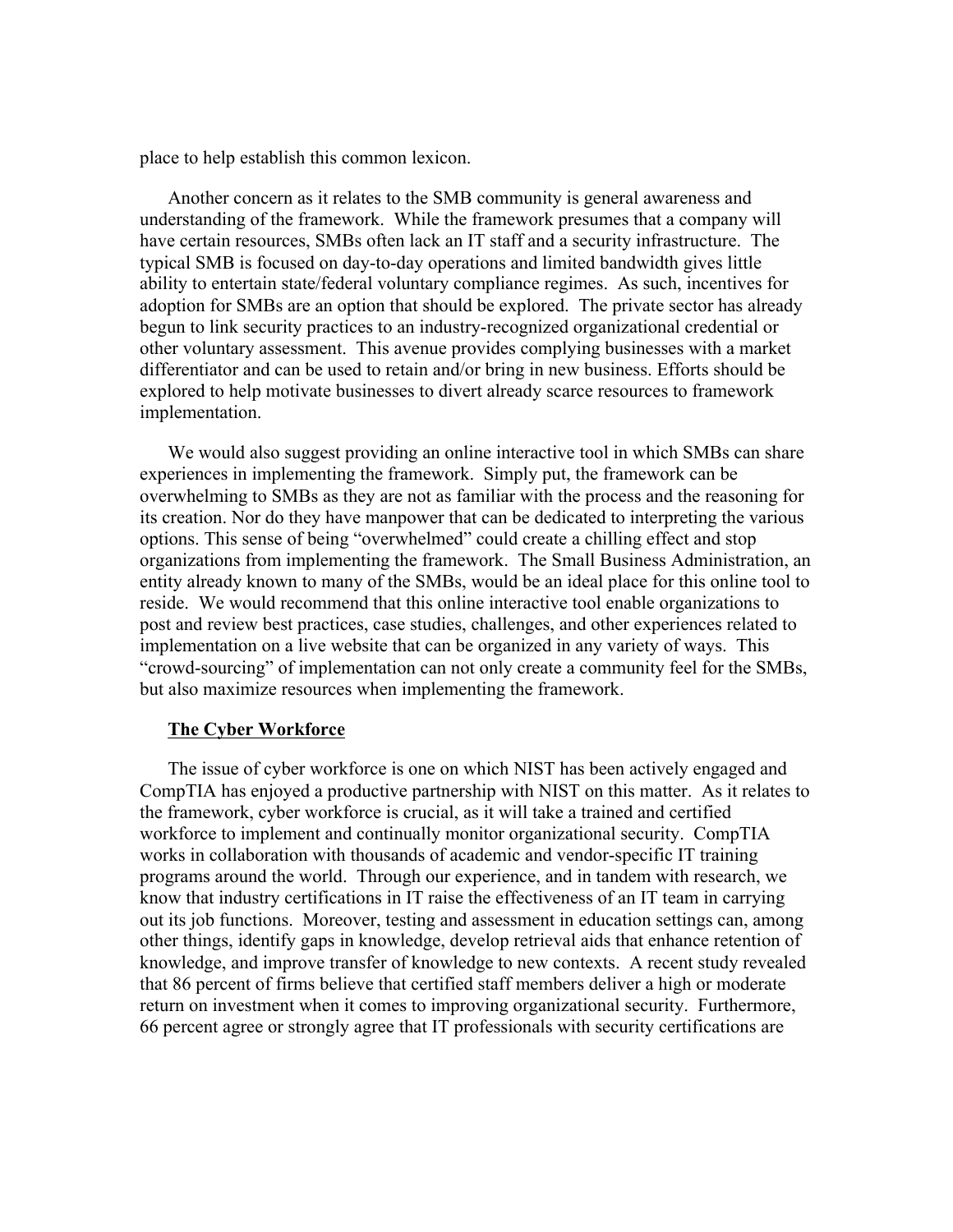more valuable to the organization<sup>3</sup>.

 fundamental tenet of the National Initiative for Cybersecurity Education (NICE). maintain a globally competitive cybersecurity workforce by way of standards and This understanding and support for industry-recognized certifications is a CompTIA has been involved in the NICE initiative, particularly as it relates to professionalization and training of the workforce. This component aims to develop and strategies for cybersecurity training and professional development.

 Framework, which provides a common understanding of and lexicon for cybersecurity cybersecurity work regardless of where and by whom it is being performed. CompTIA We are helping to establish standards for professionalizing the cyber workforce by working with the Department of Homeland Security (DHS) during the creation and launch of the National Initiative for Cybersecurity and Studies (NICCS) portal. The portal is designed to be an online resource for those who are looking to enter the cybersecurity workforce or to advance their careers by mapping industry recognized certifications to knowledge, skills and abilities (KSAs) required for government careers. This is being done in cooperation with the NICE National Cybersecurity Workforce work. The Framework is based on "Categories" and "Specialty Areas" which are used to organize similar types of work. Within each specialty area, common tasks and KSAs are provided. The intention of the framework is to standardize the descriptions of provided input on this framework and is now working, through DHS and with our partners in the Cybersecurity Credentials Collaborative (C3), to map industry credentials to the 31 specialty areas identified in the Framework.

This work is important to us as almost every U.S. federal government agency and major contractor employs IT workers who hold one or more CompTIA certifications as a part of their IT workforce development strategies. CompTIA certification vouchers appear on GSA schedules and other government contract vehicles available from CompTIA-authorized partners. CompTIA certification is portable across divisions, sectors, and international boundaries. Yet, while this is all beneficial, the fact remains that there is no organized approach to the training and credentialing of the federal workforce. The NICE initiative recognizes the value of certifications as a symbol of ability, and also as a way to professionalize the cyber workforce.

We were pleased to see a reference to this in the framework on page 41 of the draft, but we believe that there should be a more concrete connection between the NIST cybersecurity framework and the NICE framework. Many private sector organizations that are implementing the framework will need to expand, if not establish, their cybersecurity workforce. These organizations would greatly benefit from the work that is being done in establishing a common lexicon and a clear career path into cybersecurity through the NICE framework. Furthermore, organizations that are just beginning to build an internal workforce or are looking to outside organizations for their cybersecurity

<sup>3</sup> CompTIA report, "Information Security Trends," November 2013.